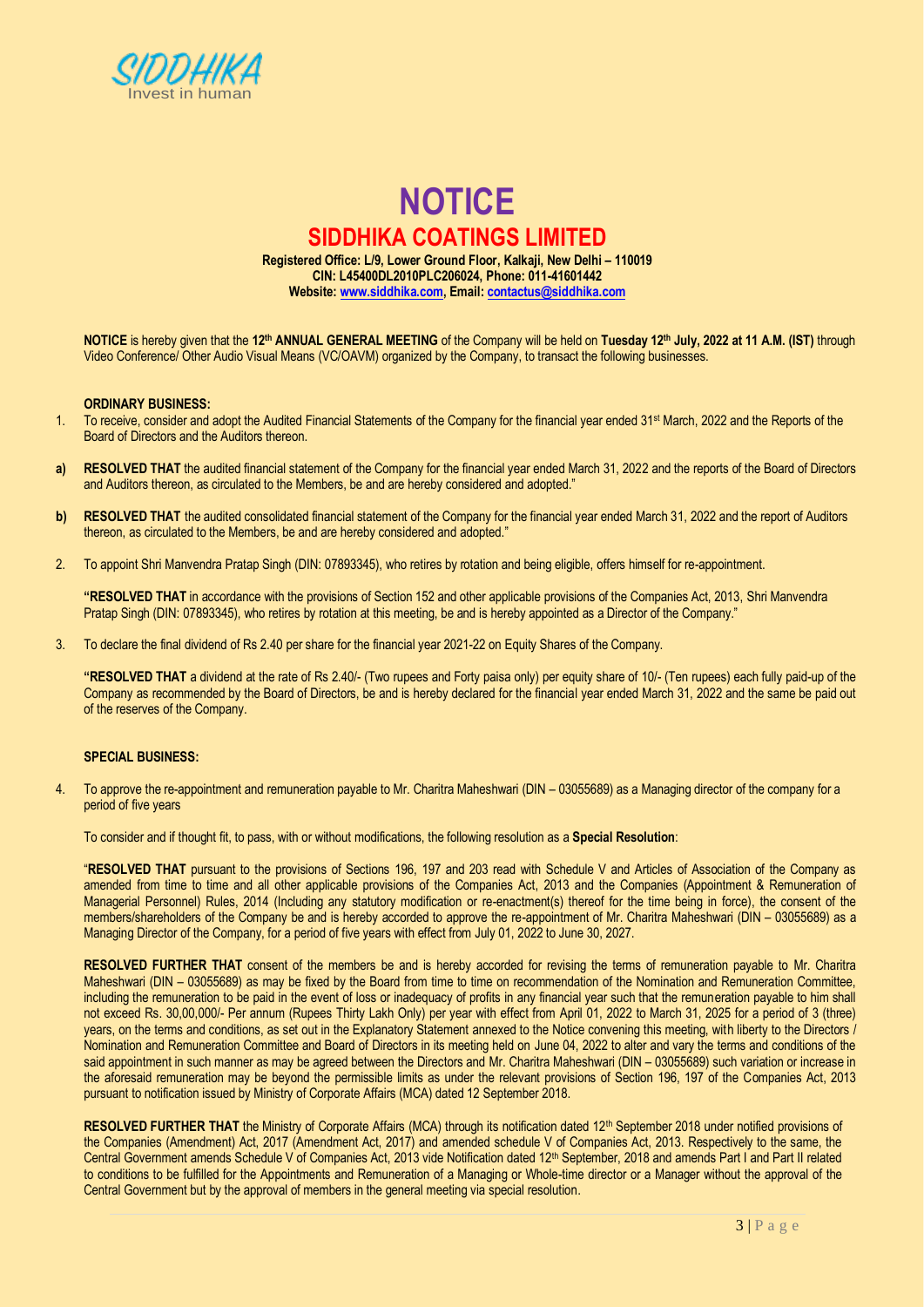

**RESOLVED FURTHER THAT** in the event, the Company has no profits or its profits are inadequate during the aforesaid tenure, the managerial remuneration aforesaid consisting of salary, perquisites, allowance, amenities and performance-based incentive shall be paid to Rs. 30,00,000/- Per annum (Rupees Thirty Lakh Only) Managing Director as the minimum remuneration as per applicable provisions of the Companies Act, 2013.

**RESOLVED FURTHER THAT** the Board of Directors of the Company (including its Committee thereof) and / or Company Secretary of the Company, be and are hereby authorised to do all such acts, deeds, matters and things as may be considered necessary, desirable or expedient to give effect to this resolution."

5. To increase the overall managerial remuneration of the Directors of the company

To consider and, if thought fit, to pass with or without modification(s), the following resolution as a **Special Resolution:**

**"RESOLVED THAT** in accordance with the provisions of Section 197 of the Companies Act, 2013 as amended by the Companies (Amendment) Act, 2017, read with Schedule V and other applicable provisions, if any, of the Companies Act, 2013 and the rules made there under (including any statutory modification(s) or re-enactment thereof for the time being in force) and pursuant to the recommendation of Nomination and Remuneration Committee, approval of the members of the Company be and is hereby accorded to increase the overall limit of managerial remuneration payable beyond specified limits under Section 197 of Companies Act 2013 in respect of any financial year as per notification issued by Ministry of Corporate Affairs (MCA) dated 12 September 2018 under notified provisions of the Companies (Amendment) Act, 2017 (Amendment Act, 2017) and amended schedule V of Companies Act, 2013 thereby Part I and Part II related to conditions to be fulfilled for the Appointments and Remuneration of a Managing or Whole-time director or a Manager without the approval of the Central Government but by the approval of members in the general meeting via special resolution.

**RESOLVED FURTHER THAT** where in any Financial Year, the Company has no profits or profits are inadequate, the overall managerial remuneration paid to Directors shall not exceed Rs. 1,00,00,000/- Per Annum (Rupees One Crore Only).

**RESOLVED FURTHER THAT** the Board of Directors of the Company (including its Committee thereof) and / or Company Secretary of the Company, be and are hereby authorised to do all such acts, deeds, matters and things as may be considered necessary, desirable or expedient to give effect to this resolution

6. To increase managerial remuneration payable to Mr. Abhijeet Banerjee (DIN: 05132820), Executive Director in excess of 5% of the net profits of the Company

To consider and if thought fit, to pass, with or without modifications, the following resolution as a **Special Resolution**:

**"RESOLVED THAT** consent of the members be and is hereby accorded for revising the terms of remuneration payable to Mr. Abhijeet Banerjee (DIN: 05132820) as may be fixed by the Board from time to time on recommendation of the Nomination and Remuneration Committee, including the remuneration to be paid in the event of loss or inadequacy of profits in any financial year such that the remuneration payable to him shall not exceed Rs 21,00,000/- Per annum (Rupees Twenty One Lacs Only) per year with effect from 01<sup>st</sup> April, 2022 to 31<sup>st</sup> March, 2025 for a period of 3 (three) years, on the terms and conditions, as set out in the Explanatory Statement annexed to the Notice convening this meeting, such variation or increase in the aforesaid remuneration may be beyond the permissible limits as under the relevant provisions of Section 196, 197 of the Companies Act, 2013 pursuant to notification issued by Ministry of Corporate Affairs (MCA) dated 12 September 2018.

RESOLVED FURTHER THAT the Ministry of Corporate Affairs (MCA) through its notification dated 12<sup>th</sup> September 2018 under notified provisions of the Companies (Amendment) Act, 2017 (Amendment Act, 2017) and amended schedule V of Companies Act, 2013. Respectively to the same, the Central Government amends Schedule V of Companies Act, 2013 vide Notification dated 12<sup>th</sup> September, 2018 and amends Part I and Part II related to conditions to be fulfilled for the Appointments and Remuneration of a Managing or Whole-time director or a Manager without the approval of the Central Government but by the approval of members in the general meeting via special resolution.

**RESOLVED FURTHER THAT** in the event, the Company has no profits or its profits are inadequate during the aforesaid tenure, the managerial remuneration aforesaid consisting of salary, perquisites, allowance, amenities and performance-based incentive shall be paid to Rs 21,00,000/- Per annum (Rupees Twenty One Lacs Only) Managing Director as the minimum remuneration as per applicable provisions of the Companies Act, 2013.

RESOLVED FURTHER THAT the Board of Directors of the Company (including its Committee thereof) and / or Company Secretary of the Company, be and are hereby authorised to do all such acts, deeds, matters and things as may be considered necessary, desirable or expedient to give effect to this resolution."

7. To increase managerial remuneration payable to Mr. Gaurav Agarwal (DIN: 06752256), Executive Director in excess of 5% of the net profits of the Company

To consider and if thought fit, to pass, with or without modifications, the following resolution as a **Special Resolution**: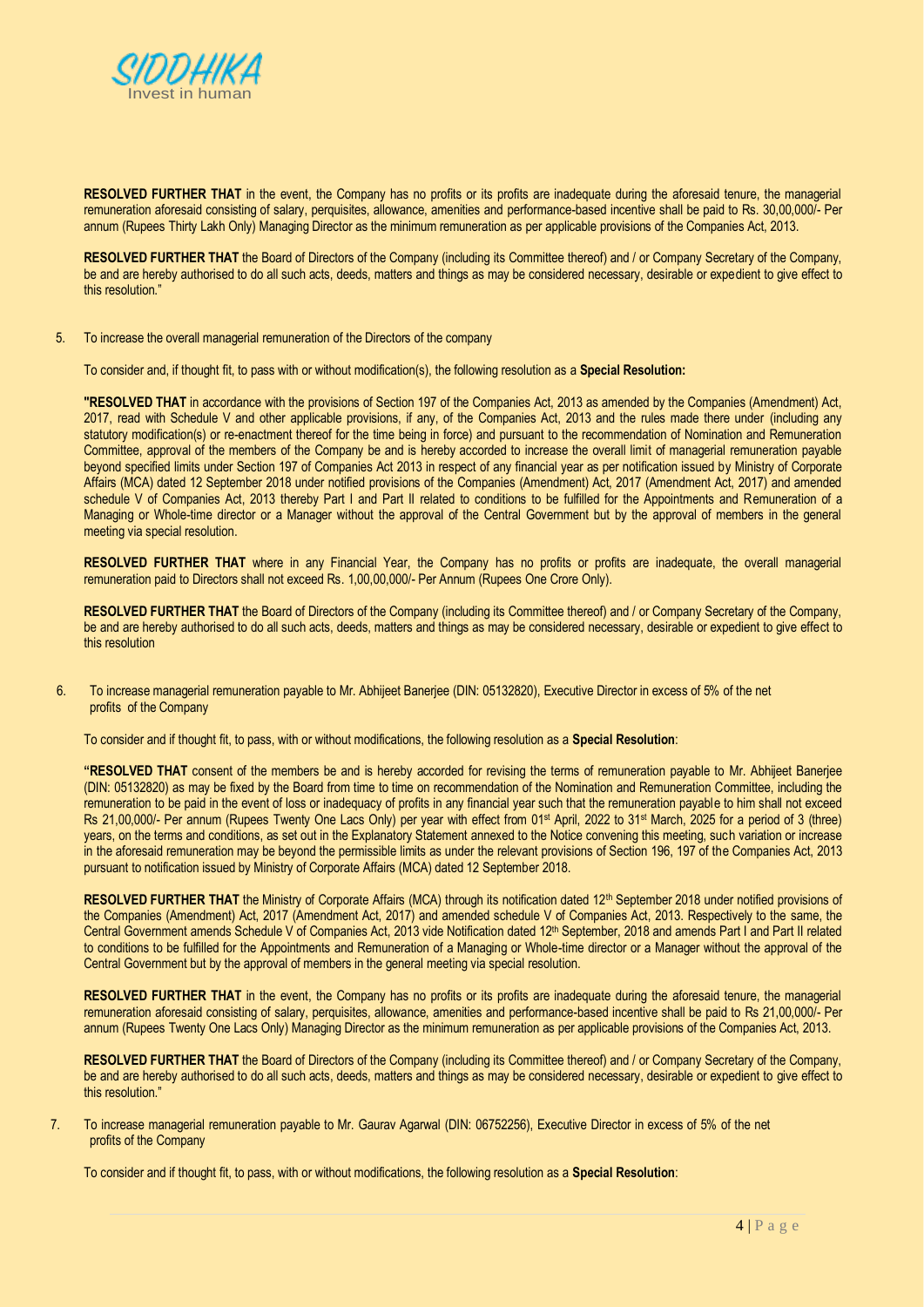

**"RESOLVED THAT** consent of the members be and is hereby accorded for revising the terms of remuneration payable to Mr. Gaurav Agarwal (DIN: 06752256) as may be fixed by the Board from time to time on recommendation of the Nomination and Remuneration Committee, including the remuneration to be paid in the event of loss or inadequacy of profits in any financial year such that the remuneration payable to him shall not exceed Rs 21,00,000/- Per annum (Rupees Twenty One Lacs Only) per year with effect from 01st April, 2022 to 31st March, 2025 for a period of 3 (three) years, on the terms and conditions, as set out in the Explanatory Statement annexed to the Notice convening this meeting, such variation or increase in the aforesaid remuneration may be beyond the permissible limits as under the relevant provisions of Section 196, 197 of the Companies Act, 2013 pursuant to notification issued by Ministry of Corporate Affairs (MCA) dated 12 September 2018.

RESOLVED FURTHER THAT the Ministry of Corporate Affairs (MCA) through its notification dated 12<sup>th</sup> September 2018 under notified provisions of the Companies (Amendment) Act, 2017 (Amendment Act, 2017) and amended schedule V of Companies Act, 2013. Respectively to the same, the Central Government amends Schedule V of Companies Act, 2013 vide Notification dated 12th September, 2018 and amends Part I and Part II related to conditions to be fulfilled for the Appointments and Remuneration of a Managing or Whole-time director or a Manager without the approval of the Central Government but by the approval of members in the general meeting via special resolution.

**RESOLVED FURTHER THAT** in the event, the Company has no profits or its profits are inadequate during the aforesaid tenure, the managerial remuneration aforesaid consisting of salary, perquisites, allowance, amenities and performance-based incentive shall be paid to Rs 21,00,000/- Per annum (Rupees Twenty One Lacs Only) Managing Director as the minimum remuneration as per applicable provisions of the Companies Act, 2013.

**RESOLVED FURTHER THAT** the Board of Directors of the Company (including its Committee thereof) and / or Company Secretary of the Company, be and are hereby authorised to do all such acts, deeds, matters and things as may be considered necessary, desirable or expedient to give effect to this resolution."

8. To increase managerial remuneration payable to Mr. Manvendra Pratap Singh (DIN: 07893345), Executive Director in excess of 5% of the net profits of the Company

To consider and if thought fit, to pass, with or without modifications, the following resolution as a **Special Resolution**:

**"RESOLVED THAT** consent of the members be and is hereby accorded for revising the terms of remuneration payable to Mr. Manvendra Pratap Singh (DIN: 07893345), as may be fixed by the Board from time to time on recommendation of the Nomination and Remuneration Committee, including the remuneration to be paid in the event of loss or inadequacy of profits in any financial year such that the remuneration payable to him shall not exceed Rs 21,00,000/- Per annum (Rupees Twenty One Lacs Only) per year with effect from 01<sup>st</sup> April, 2022 to 31<sup>st</sup> March, 2025 for a period of 3 (three) years, on the terms and conditions, as set out in the Explanatory Statement annexed to the Notice convening this meeting, such variation or increase in the aforesaid remuneration may be beyond the permissible limits as under the relevant provisions of Section 196, 197 of the Companies Act, 2013 pursuant to notification issued by Ministry of Corporate Affairs (MCA) dated 12 September 2018.

RESOLVED FURTHER THAT the Ministry of Corporate Affairs (MCA) through its notification dated 12<sup>th</sup> September 2018 under notified provisions of the Companies (Amendment) Act, 2017 (Amendment Act, 2017) and amended schedule V of Companies Act, 2013. Respectively to the same, the Central Government amends Schedule V of Companies Act, 2013 vide Notification dated 12<sup>th</sup> September, 2018 and amends Part I and Part II related to conditions to be fulfilled for the Appointments and Remuneration of a Managing or Whole-time director or a Manager without the approval of the Central Government but by the approval of members in the general meeting via special resolution.

**RESOLVED FURTHER THAT** in the event, the Company has no profits or its profits are inadequate during the aforesaid tenure, the managerial remuneration aforesaid consisting of salary, perquisites, allowance, amenities and performance-based incentive shall be paid to Rs 21,00,000/- Per annum (Rupees Twenty One Lacs Only) Managing Director as the minimum remuneration as per applicable provisions of the Companies Act, 2013.

RESOLVED FURTHER THAT the Board of Directors of the Company (including its Committee thereof) and / or Company Secretary of the Company, be and are hereby authorised to do all such acts, deeds, matters and things as may be considered necessary, desirable or expedient to give effect to this resolution."

**Registered Office: L-9, Lower Ground Floor, Kalkaji, New Delhi – 110019**  **By the order of Board of Directors**

 **For Siddhika Coatings Limited**

**Date: 04 June, 2022 Place: New Delhi**

**Sd/-** Samuel Communication of the Communication of the State State State State State State State State State State State State State State State State State State State State State State State State State State State Stat  **Ashish Kumar Sonwani Company Secretary M.No – 54535**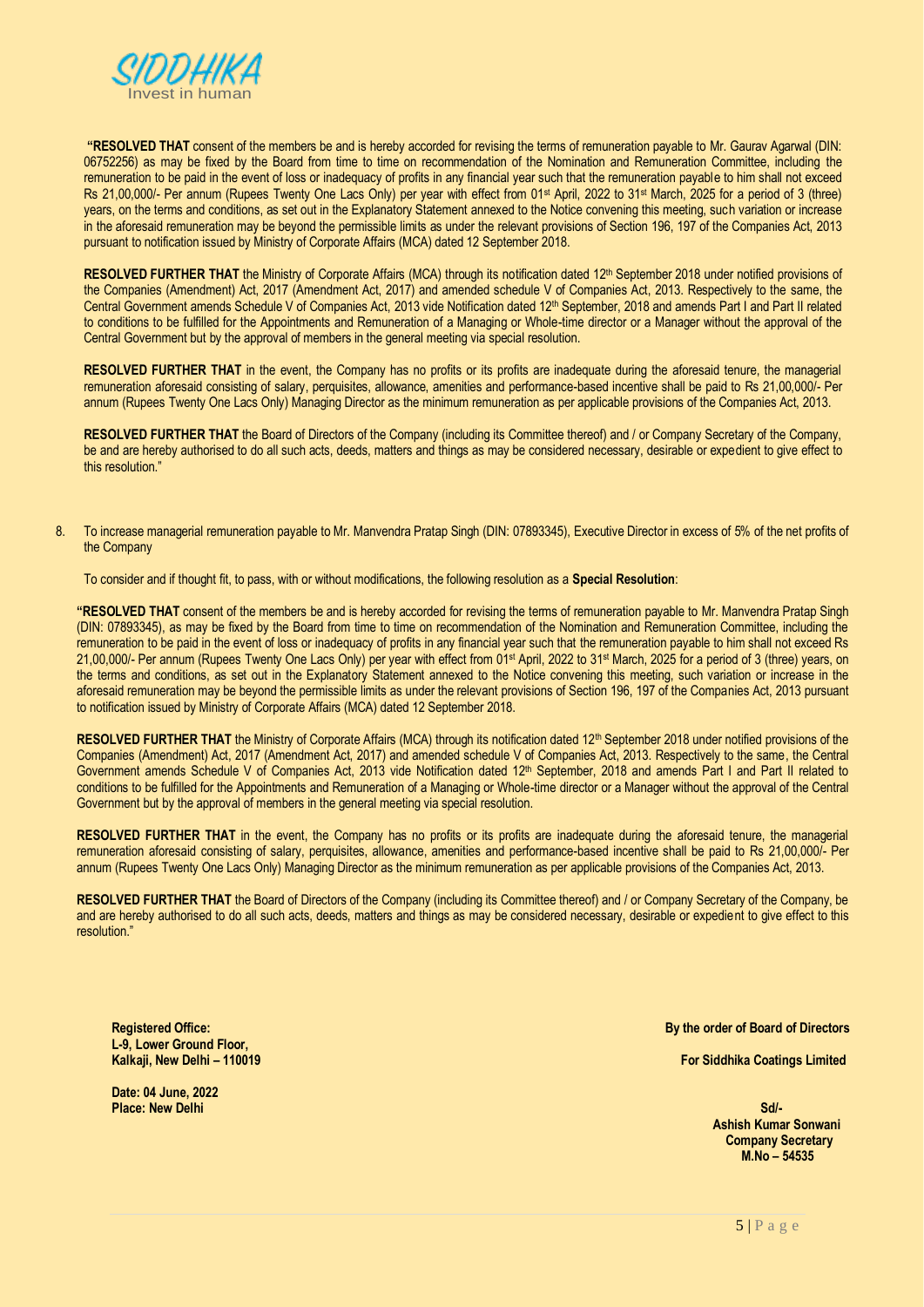

# **Notes:**

1. In view of disruptions caused by COVID-19 pandemic, the Ministry of Corporate Affairs (MCA) has, vide General Circular No. 14/2020 dated April 8, 2020, General Circular No. 17/2020 dated April 13, 2020 and General Circular No. 20/2020 dated May 5, 2020 (collectively "MCA Circulars"), permitted companies to conduct Annual General Meeting (AGM) through video conferencing or other audio visual means (VC) till December 31, 2020, subject to compliance with various conditions mentioned therein. Similarly, SEBI vide Circular No. 79 dated May 12, 2020 and granted certain relaxations pertaining to dispatch of hard copies of Annual Reports and Proxy Forms to listed entities who conduct their AGM through electronic mode till December 31, 2020. Further, MCA vide General Circular No. 02/2021 dated January 13, 2021 and 05 May, 2022 extended the option to conduct the AGM through VC till December 31, 2022. Similarly, SEBI vide Circular No. 11 dated January 15, 2021 extended the relaxations pertaining to dispatch of hard copies of Annual Reports and Proxy Forms to listed entities who conduct their AGM through electronic mode till December 31, 2022.

SEBI Circulars and applicable provisions of the Companies Act, 2013 and SEBI (Listing Obligations and Disclosure Requirements) Regulations, 2015, the 12<sup>th</sup> AGM of your Company is being convened and conducted through VC.

- 2. The Company has facilitated the members to participate in the 12<sup>th</sup> AGM through VC facility provided by Central Depository Services Limited (CDSL). The instructions for participation by members are given in the subsequent paragraphs. Participation in AGM through VC shall be allowed on a firstcome-first-served basis.
- 3. As per MCA Circulars, members attending the 12<sup>th</sup> AGM through VC will be reckoned for the purpose of quorum as per Section 103 of the Companies Act, 2013.
- 4. For exercising the votes by the members by electronic means, the Company has provided the facility of remote e-voting as well as e-voting during the AGM. The procedure for using the remote e-voting facility as well as e-voting during the AGM is given in the subsequent paragraphs.
- 5 Members joining the AGM through VC shall be permitted to exercise their right to vote using the e-voting facility at the AGM, provided they have not cast their votes using remote e-voting facility. The members who have already cast their votes prior to AGM using the remote e-voting facility may also join the AGM though VC, but shall not be entitled to cast their votes again at the AGM.
- 6 As per the Companies Act, 2013, a member entitled to attend and vote at the AGM is entitled to appoint a proxy to attend and vote on his/her behalf and such proxy need not be a member of the Company. Since 12<sup>th</sup> AGM is being held through VC as per MCA Circulars and SEBI Circulars, physical attendance of the members has been dispensed with Accordingly, the facility for appointment of proxies by the members will not be available for the 12<sup>th</sup> AGM and hence the Proxy Form and Attendance Slip are not annexed to this notice. Similarly, as this AGM is being held through VC, the route map is not annexed to this notice.
- 7 Corporate members may authorize their representatives for casting the votes using remote e-voting facility or for participation and voting in the AGM using VC. Institutional Investors are encouraged to attend and vote at the AGM through VC.
- 9. In line with MCA Circulars and SEBI Circulars, the Annual Report for the financial year 2021-22 along with Notice of 12<sup>th</sup> AGM of the Company inter-alia indicating the process and manner of e-voting are being sent only by electronic mode to those members whose email IDs are registered with the Company/Depository Participant(s) for communication. Members may note that the aforesaid documents may also be downloaded from the Company's website [www.siddhika.com](http://www.siddhika.com/) and the website of National Stock Exchange of India Limited In line with MCA Circulars, the Company has enabled a process for the limited purpose of receiving the AGM Notice and Annual Report (including remote e-voting instructions) electronically.
- 10. The Register of Directors and Key Managerial Personnel and their shareholding, and the Register of Contracts or Arrangements in which the directors are interested, maintained as per the Companies Act, 2013 will be available for electronic inspection by the members during the AGM. All the documents referred to in the Notice will also be available for electronic inspection by the members without any fee from the date of circulation of this notice up to the date of AGM i.e., July 12, 2022 Members seeking to inspect such documents may send an email t[o secretarial@siddhika.com.](mailto:secretarial@siddhika.com)
- 11. The Register of Members and the Share Transfer books of the Company will remain closed from July 6, 2022 to July 12, 2022. (Both days inclusive)
- 12. Subject to the provisions of Section 123 of the Companies Act, 2013, Dividend as recommended by the Board of Directors, if declared, at the AGM, will be disbursed to those members whose name appear in the Register of Members (in respect of shares held in physical form) or in the records of Depositories as Beneficial Owners of Shares (in respect of shares in dematerialized form) as on July 05, 2022 (Record date).
- 13. Dividend will be paid electronically through various online transfer modes to those members who have updated their bank accounts. For members who are yet to update their bank account details, dividend warrants/demand drafts will be sent to their registered addresses through post.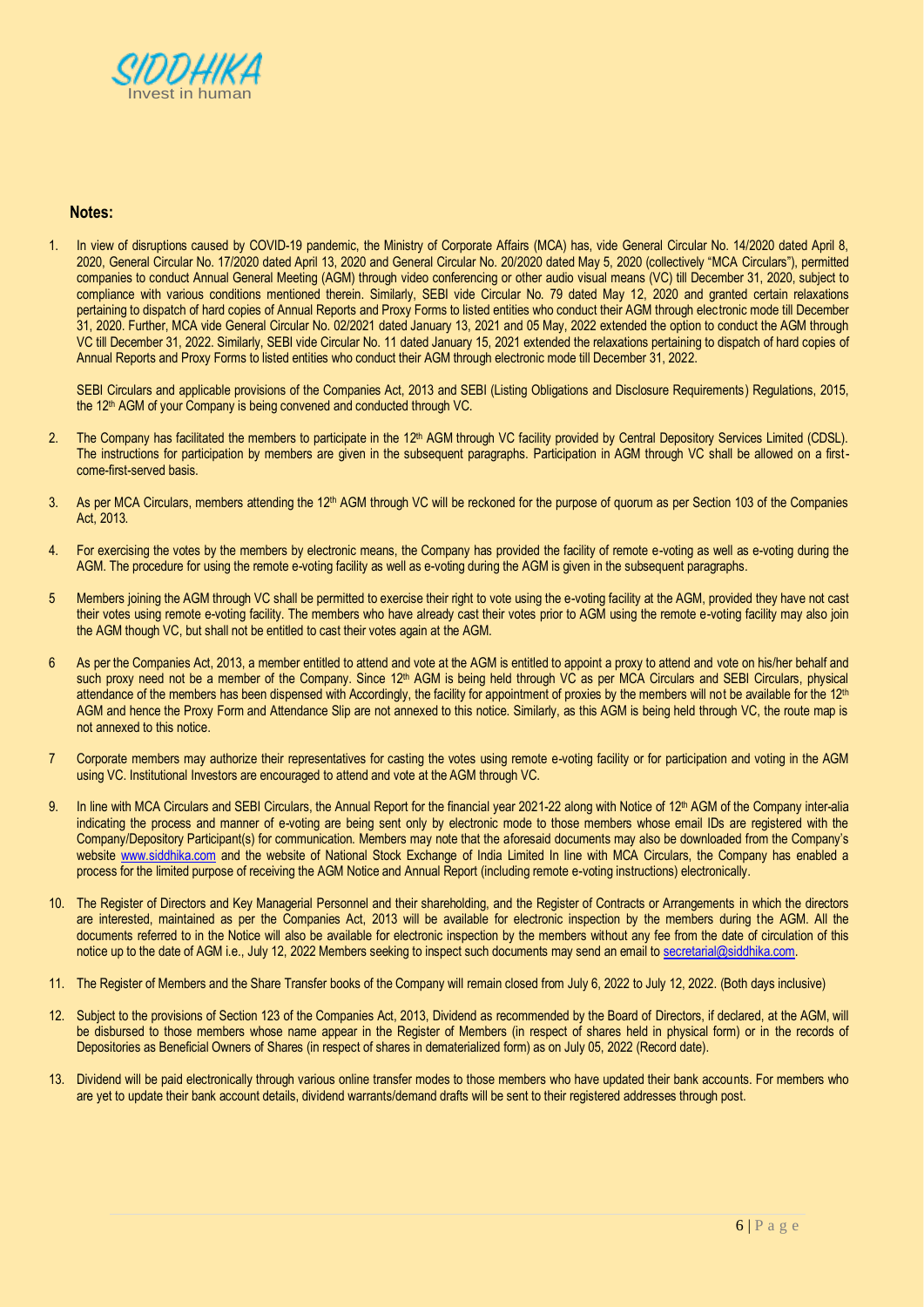

#### **VOTING THROUGH ELECTRONIC MEANS**

1. Pursuant to the provisions of Section 108 of the Companies Act, 2013 read with Rule 20 of the Companies (Management and Administration) Rules, 2014 (as amended) and Regulation 44 of SEBI (Listing Obligations & Disclosure Requirements) Regulations 2015 (as amended), and MCA Circulars dated April 08, 2020, April 13, 2020 and May 05, 2020 the Company is providing facility of remote e-voting to its Members in respect of the business to be transacted at the AGM. For this purpose, the Company has entered into an agreement with Central Depository Services (India) Limited (CDSL) for facilitating voting through electronic means, as the authorized E-Voting's agency. The facility of casting votes by a member using remote e-voting as well as the e-voting system on the date of the AGM will be provided by CDSL.

2. The Members can join the AGM in the VC/OAVM mode 15 minutes before and after the scheduled time of the commencement of the Meeting by following the procedure mentioned in the Notice. The facility of participation at the AGM through VC/OAVM will be made available to atleast 1000 members on first come first served basis. This will not include large Shareholders (Shareholders holding 2% or more shareholding), Promoters, Institutional Investors, Directors, Key Managerial Personnel, the Chairpersons of the Audit Committee, Nomination and Remuneration Committee and Stakeholders Relationship Committee, Auditors etc. who are allowed to attend the AGM without restrictions on account of first come first served basis.

3. The attendance of the Members attending the AGM through VC/OAVM will be counted for the purpose of ascertaining the quorum under Section 103 of the Companies Act, 2013.

4. Pursuant to MCA Circular No. 14/2020 dated April 08, 2020, the facility to appoint proxy to attend and cast vote for the members is not available for this AGM. However, in pursuance of Section 112 and Section 113 of the Companies Act, 2013, representatives of the members such as the President of India or the Governor of a State or body corporate can attend the AGM through VC/OAVM and cast their votes through e-voting.

5. In line with the Ministry of Corporate Affairs (MCA) Circular No. 17/2020 dated April 13, 2020, the Notice calling the AGM has been uploaded on the website of the Company at [www.siddhika.com.](http://www.siddhika.com/) The Notice can also be accessed from the websites of the Stock Exchanges, National Stock Exchange of India Limited at [www.nseindia.com](http://www.nseindia.com/) respectively. The AGM Notice is also disseminated on the website of CDSL (agency for providing the Remote e-Voting facility and e-voting system during the AGM) i.e.www.evotingindia.com.

6. The AGM has been convened through VC/OAVM in compliance with applicable provisions of the Companies Act, 2013 read with MCA Circular No. 14/2020 dated April 8, 2020 and MCA Circular No. 17/2020 dated April 13, 2020 and MCA Circular No. 20/2020 dated May 05, 2020 and May 05, 2022.

#### **THE INTRUCTIONS OF SHAREHOLDERS FOR E-VOTING AND JOINING VIRTUAL MEETINGS ARE AS UNDER:**

1. The voting period begins from 9.00 A.M. (IST) July 07, 2022 and ends on 5.00 P.M. (IST) July 11, 2022 During this period shareholders of the Company, holding shares either in physical form or in dematerialized form, as on the cut-off date July 05, 2022 may cast their vote electronically. The e-voting module shall be disabled by CDSL for voting thereafter.

2. Shareholders who have already voted prior to the meeting date would not be entitled to vote at the meeting.

3. Pursuant to SEBI Circular No. SEBI/HO/CFD/CMD/CIR/P/2020/242 dated 09.12.2020, under Regulation 44 of Securities and Exchange Board of India (Listing Obligations and Disclosure Requirements) Regulations, 2015, listed entities are required to provide remote e-voting facility to its shareholders, in respect of all shareholders' resolutions. However, it has been observed that the participation by the public non-institutional shareholders/retail shareholders is at a negligible level.

Currently, there are multiple e-voting service providers (ESPs) providing e-voting facility to listed entities in India. This necessitates registration on various ESPs and maintenance of multiple user IDs and passwords by the shareholders.

In order to increase the efficiency of the voting process, pursuant to a public consultation, it has been decided to enable e-voting to all the demat account holders, by way of a single login credential, through their demat accounts/ websites of Depositories/ Depository Participants. Demat account holders would be able to cast their vote without having to register again with the ESPs, thereby not only facilitating seamless authentication but also enhancing ease and convenience of participating in e-voting process.

4. In terms of SEBI circular no. SEBI/HO/CFD/CMD/CIR/P/2020/242 dated December 9, 2020 on e-Voting facility provided by Listed Companies, Individual shareholders holding securities in demat mode are allowed to vote through their demat account maintained with Depositories and Depository Participants. Shareholders are advised to update their mobile number and email Id in their demat accounts in order to access e-Voting facility.

Pursuant to abovesaid SEBI Circular, Login method for E-Voting and joining virtual meetings for Individual shareholders holding securities in Demat mode is given below:

| <b>Type of Shareholders</b> | <b>Login Method</b>                                                                                    |
|-----------------------------|--------------------------------------------------------------------------------------------------------|
| Shareholders<br>Individual  | 1. Users who have opted for CDSL Easi / Easiest facility, can login through their existing user id and |
| holding securities in Demat | password. Option will be made available to reach e-Voting page without any further authentication. The |
| mode with CDSL              | URL for users to login to Easi / Easiest are https://web.cdslindia.com/myeasi/home/login or visit      |
|                             | www.cdslindia.com and click on Login icon and select New System Myeasi.                                |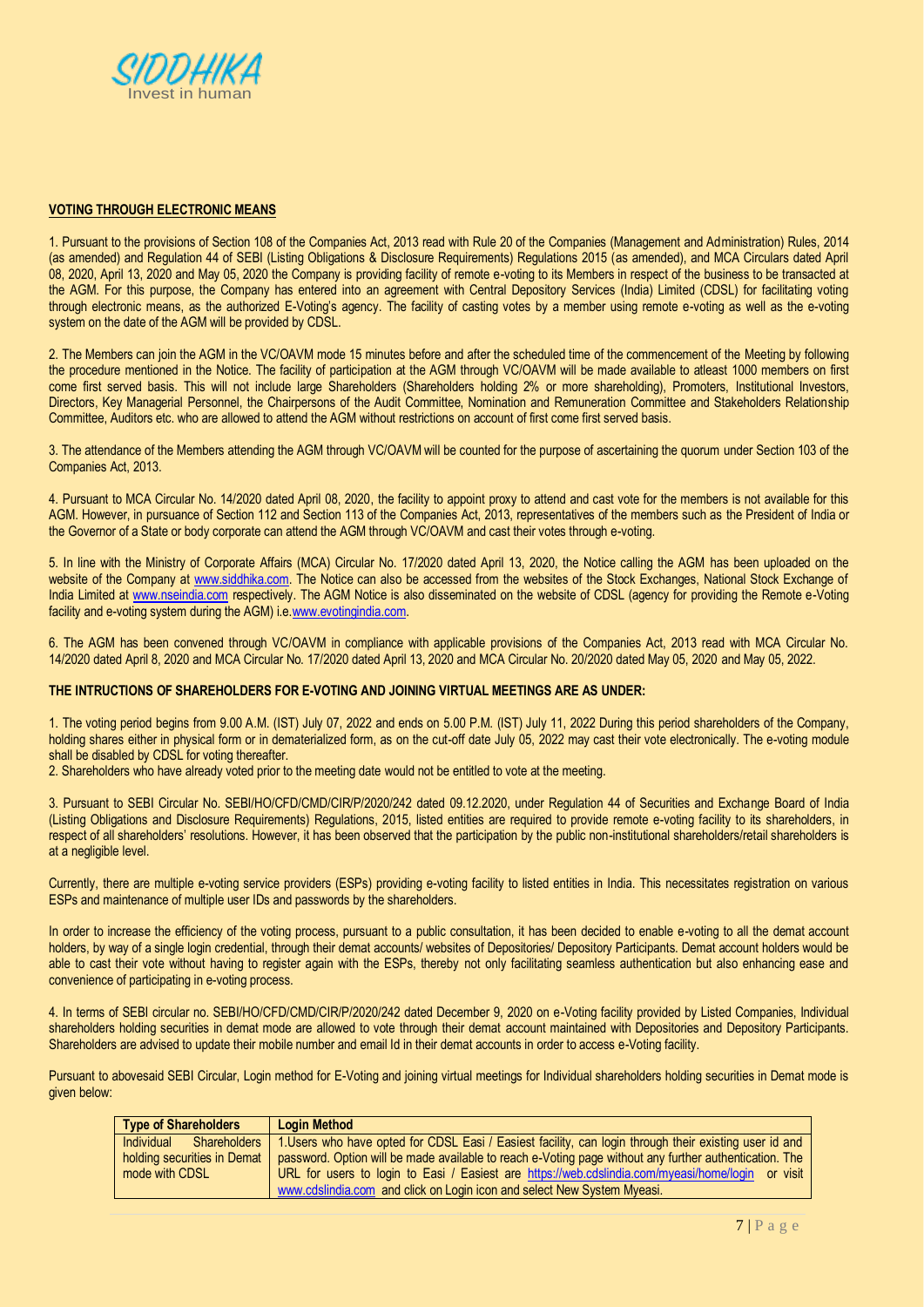

|                                                                                                                                  | 2. After successful login the Easi / Easiest user will be able to see the e-Voting option for eligible<br>companies where the evoting is in progress as per the information provided by company. On clicking<br>the evoting option, the user will be able to see e-Voting page of the e-Voting service provider for casting<br>your vote during the remote e-Voting period or joining virtual meeting & voting during the meeting.<br>Additionally, there is also links provided to access the system of all e-Voting Service Providers i.e.<br>CDSL/NSDL/KARVY/LINKINTIME, so that the user can visit the e-Voting service providers' website<br>directly.<br>3.If the user is not registered for Easi/Easiest, option to register is available at<br>https://web.cdslindia.com/myeasi/Registration/EasiRegistration.<br>4. Alternatively, the user can directly access e-Voting page by providing Demat Account Number and<br>PAN No. from a e-Voting link available on www.cdslindia.com home page. The system will<br>authenticate the user by sending OTP on registered Mobile & Email as recorded in the Demat Account.<br>After successful authentication, user will be able to see the e-Voting option where the evoting is in<br>progress and also able to directly access the system of all e-Voting Service Providers. |
|----------------------------------------------------------------------------------------------------------------------------------|-----------------------------------------------------------------------------------------------------------------------------------------------------------------------------------------------------------------------------------------------------------------------------------------------------------------------------------------------------------------------------------------------------------------------------------------------------------------------------------------------------------------------------------------------------------------------------------------------------------------------------------------------------------------------------------------------------------------------------------------------------------------------------------------------------------------------------------------------------------------------------------------------------------------------------------------------------------------------------------------------------------------------------------------------------------------------------------------------------------------------------------------------------------------------------------------------------------------------------------------------------------------------------------------------------------------------------------|
| <b>Individual</b><br><b>Shareholders</b><br>holding securities in demat<br>mode with NSDL                                        | 1. If you are already registered for NSDL IDeAS facility, please visit the e-Services website of NSDL.<br>Open web browser by typing the following URL: https://eservices.nsdl.com either on a Personal<br>Computer or on a mobile. Once the home page of e-Services is launched, click on the "Beneficial<br>Owner" icon under "Login" which is available under 'IDeAS' section. A new screen will open. You will<br>have to enter your User ID and Password. After successful authentication, you will be able to see e-<br>Voting services. Click on "Access to e-Voting" under e-Voting services and you will be able to see e-<br>Voting page. Click on company name or e-Voting service provider name and you will be re-directed to<br>e-Voting service provider website for casting your vote during the remote e-Voting period or joining<br>virtual meeting & voting during the meeting.<br>2. If the user is not registered for IDeAS e-Services, option to register is available at<br>Select "Register Online for IDeAS "Portal or click<br>https://eservices.nsdl.com<br>at                                                                                                                                                                                                                                         |
|                                                                                                                                  | https://eservices.nsdl.com/SecureWeb/IdeasDirectReg.jsp<br>3. Visit the e-Voting website of NSDL. Open web browser by typing the following URL:<br>https://www.evoting.nsdl.com/ either on a Personal Computer or on a mobile. Once the home page of<br>e-Voting system is launched, click on the icon "Login" which is available under 'Shareholder/Member'<br>section. A new screen will open. You will have to enter your User ID (i.e. your sixteen digit demat<br>account number hold with NSDL), Password/OTP and a Verification Code as shown on the screen.<br>After successful authentication, you will be redirected to NSDL Depository site wherein you can see e-<br>Voting page. Click on company name or e-Voting service provider name and you will be redirected to e-<br>Voting service provider website for casting your vote during the remote e-Voting period or joining virtual<br>meeting & voting during the meeting.                                                                                                                                                                                                                                                                                                                                                                                      |
| <b>Individual Shareholders</b><br>(holding securities in<br>demat mode) login through<br>their Depository<br><b>Participants</b> | You can also login using the login credentials of your demat account through your Depository<br>Participant registered with NSDL/CDSL for e-Voting facility. After Successful login, you will be able to<br>see e-Voting option. Once you click on e-Voting option, you will be redirected to NSDL/CDSL<br>Depository site after successful authentication, wherein you can see e-Voting feature. Click on<br>company name or e-Voting service provider name and you will be redirected to e-Voting service<br>provider website for casting your vote during the remote e-Voting period or joining virtual meeting &<br>voting during the meeting.                                                                                                                                                                                                                                                                                                                                                                                                                                                                                                                                                                                                                                                                                |

**Important note: Members who are unable to retrieve User ID/ Password are advised to use Forget User ID and Forget Password option available at above mentioned website**

**Helpdesk for Individual Shareholders holding securities in demat mode for any technical issues related to login through Depository i.e. CDSL and NSDL**

| Login type                                                                   | <b>Helpdesk details</b>                                                                                                                                                           |
|------------------------------------------------------------------------------|-----------------------------------------------------------------------------------------------------------------------------------------------------------------------------------|
| Individual Shareholders holding securities in Demat<br>mode with <b>CDSL</b> | Members facing any technical issue in login can contact CDSL<br>helpdesk by sending a request at helpdesk.evoting@cdslindia.com<br>or contact at 022-23058738 and 22-23058542-43. |
| Individual Shareholders holding securities in Demat<br>mode with NSDL        | Members facing any technical issue in login can contact NSDL<br>helpdesk by sending a request at evoting@nsdl.co.in or call at toll<br>free no.: 1800 1020 990 and 1800 22 44 30  |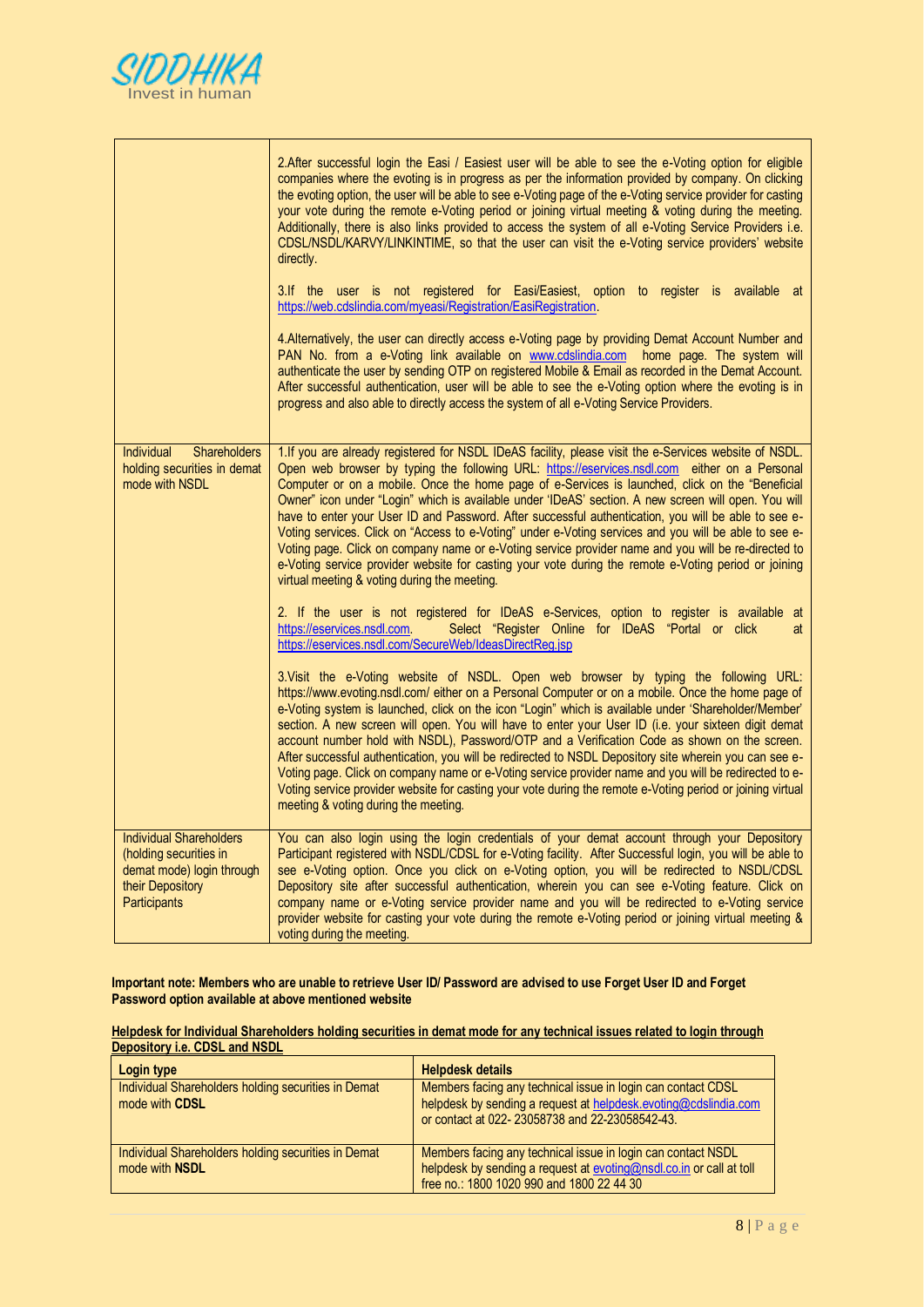

5. Login method for e-Voting and joining virtual meetings for Physical shareholders and shareholders other than individual holding in Demat form.

- The shareholders should log on to the e-voting websit[e www.evotingindia.com.](http://www.evotingindia.com/)<br>  $\triangleright$  Click on "Shareholders" module
- Click on "Shareholders" module.
- $\triangleright$  Now enter your User ID
- a. For CDSL: 16 digits beneficiary ID,
- b. For NSDL: 8 Character DP ID followed by 8 Digits Client ID,
- c. Shareholders holding shares in Physical Form should enter Folio Number registered with the Company
	- Next enter the Image Verification as displayed and Click on Login.
	- If you are holding shares in demat form and had logged on t[o www.evotingindia.com](http://www.evotingindia.com/) and voted on an earlier e-voting of any company, then your existing password is to be used.
	- $\triangleright$  If you are a first-time user follow the steps given below:

|                              | For Physical shareholders other than individual shareholders holding shares in Demat.       |  |  |
|------------------------------|---------------------------------------------------------------------------------------------|--|--|
| <b>PAN</b>                   | Enter your 10 digit alpha-numeric *PAN issued by Income Tax Department                      |  |  |
|                              | (Applicable for both demat shareholders as well as physical shareholders)                   |  |  |
|                              | • Shareholders who have not updated their PAN with the Company/Depository                   |  |  |
|                              | Participant are requested to use the sequence number sent by Company/RTA or                 |  |  |
|                              | contact Company/RTA.                                                                        |  |  |
| <b>Dividend Bank Details</b> | Enter the Dividend Bank Details or Date of Birth (in dd/mm/yyyy format) as recorded in your |  |  |
| OR Date of Birth (DOB)       | demat account or in the company records in order to login.                                  |  |  |
|                              | If both the details are not recorded with the depository or company, please enter the       |  |  |
|                              | member id / folio number in the Dividend Bank details field.                                |  |  |

6. After entering these details appropriately, click on "SUBMIT" tab.

7. Shareholders holding shares in physical form will then directly reach the Company selection screen. However, shareholders holding shares in demat form will now reach 'Password Creation' menu wherein they are required to mandatorily enter their login password in the new password field. Kindly note that this password is to be also used by the demat holders for voting for resolutions of any other company on which they are eligible to vote, provided that company opts for e-voting through CDSL platform. It is strongly recommended not to share your password with any other person and take utmost care to keep your password confidential.

8. For shareholders holding shares in physical form, the details can be used only for e-voting on the resolutions contained in this Notice.

9. Click on the EVSN for the relevant <Company Name> on which you choose to vote.

10. On the voting page, you will see "RESOLUTION DESCRIPTION" and against the same the option "YES/NO" for voting. Select the option YES or NO as desired. The option YES implies that you assent to the Resolution and option NO implies that you dissent to the Resolution.

11. Click on the "RESOLUTIONS FILE LINK" if you wish to view the entire Resolution details.

12.After selecting the resolution, you have decided to vote on, click on "SUBMIT". A confirmation box will be displayed. If you wish to confirm your vote, click on "OK", else to change your vote, click on "CANCEL" and accordingly modify your vote.

13.Once you "CONFIRM" your vote on the resolution, you will not be allowed to modify your vote.

14.You can also take a print of the votes cast by clicking on "Click here to print" option on the Voting page.

15. If a demat account holder has forgotten the login password then Enter the User ID and the image verification code and click on Forgot Password & enter the details as prompted by the system.

16. Additional Facility for Non – Individual Shareholders and Custodians –For Remote Voting only.

- Non-Individual shareholders (i.e. other than Individuals, HUF, NRI etc.) and Custodians are required to log on to www.evotingindia.com and register themselves in the "Corporates" module.
- $\triangleright$  A scanned copy of the Registration Form bearing the stamp and sign of the entity should be emailed to [helpdesk.evoting@cdslindia.com.](mailto:helpdesk.evoting@cdslindia.com)
- $\triangleright$  After receiving the login details a Compliance User should be created using the admin login and password. The Compliance User would be able to link the account(s) for which they wish to vote on.
- $\triangleright$  The list of accounts linked in the login should be mailed to [helpdesk.evoting@cdslindia.com](mailto:helpdesk.evoting@cdslindia.com) and on approval of the accounts they would be able to cast their vote.
- A scanned copy of the Board Resolution and Power of Attorney (POA) which they have issued in favour of the Custodian, if any, should be uploaded in PDF format in the system for the scrutinizer to verify the same.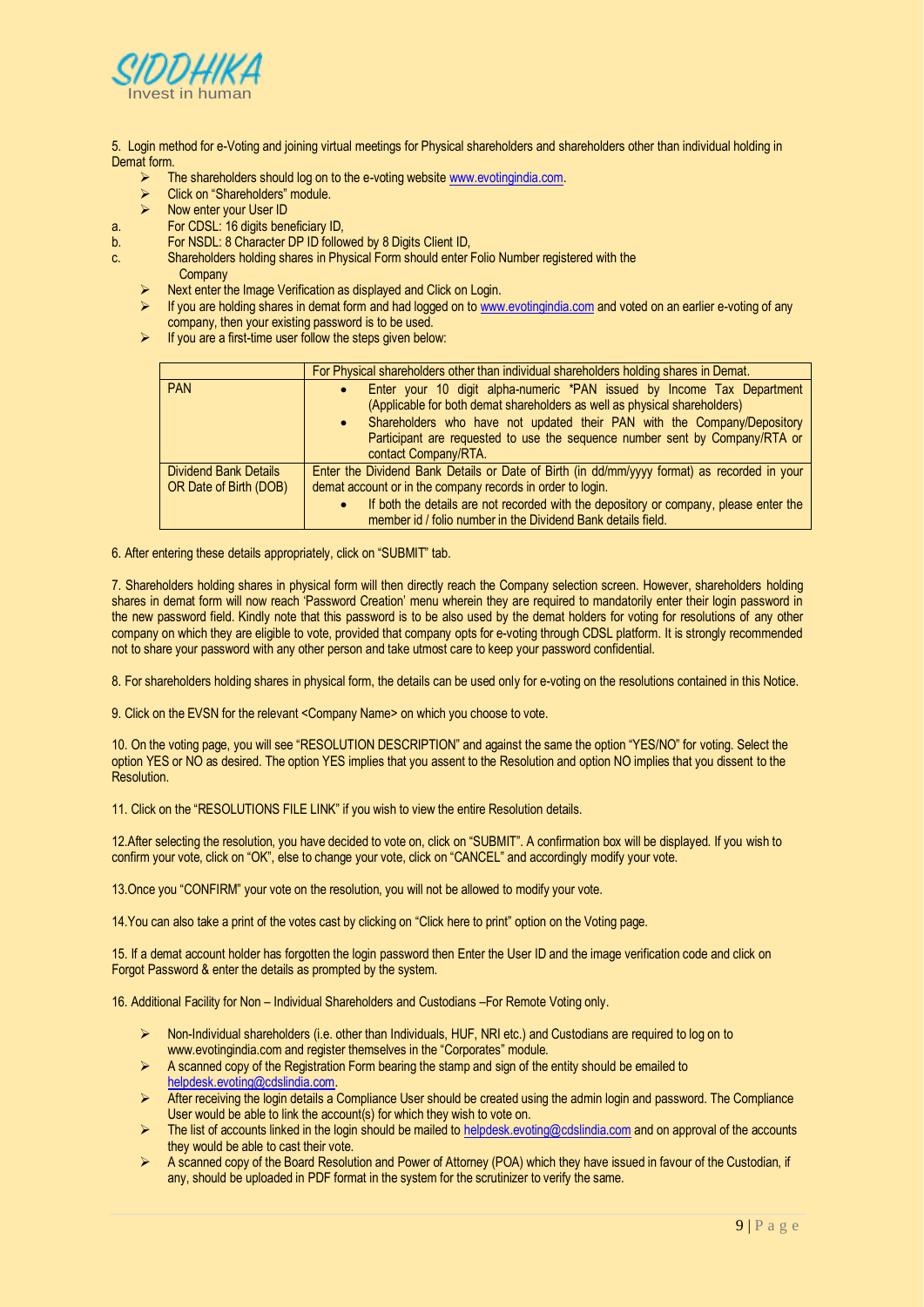

▶ Alternatively Non Individual shareholders are required to send the relevant Board Resolution/ Authority letter etc. together with attested specimen signature of the duly authorized signatory who are authorized to vote, to the Scrutinizer and to the Company at the email address viz[; contactus@siddhika.com](mailto:contactus@siddhika.com) if they have voted from individual tab & not uploaded same in the CDSL e-voting system for the scrutinizer to verify the same.

## **INSTRUCTIONS FOR SHAREHOLDERS ATTENDING THE AGM THROUGH VC/OAVM & E-VOTING DURING MEETING ARE AS UNDER:**

- The procedure for attending meeting & e-Voting on the day of the AGM is same as the instructions mentioned above for e-voting.
- $\triangleright$  The link for VC/OAVM to attend meeting will be available where the EVSN of Company will be displayed after successful login as per the instructions mentioned above for e-voting.
- ▶ Shareholders who have voted through Remote e-Voting will be eligible to attend the meeting. However, they will not be eligible to vote at the AGM.
- Shareholders are encouraged to join the Meeting through Laptops / IPads for better experience.
- Further shareholders will be required to allow Camera and use Internet with a good speed to avoid any disturbance during the meeting.<br>
Please note that Participants Connecting from Mobile Devices or Tablets or through Lan
- Please note that Participants Connecting from Mobile Devices or Tablets or through Laptop connecting via Mobile Hotspot may experience Audio/Video loss due to Fluctuation in their respective network. It is therefore recommended to use Stable Wi-Fi or LAN Connection to mitigate any kind of aforesaid glitches.
- $\triangleright$  Shareholders who would like to express their views/ask questions during the meeting may register themselves as a speaker by sending their request in advance atleast 2 days prior to meeting mentioning their name, demat account number/folio number, email id, mobile number at (company email id). The shareholders who do not wish to speak during the AGM but have queries may send their queries in advance 2 days prior to meeting mentioning their name, demat account number/folio number, email id, mobile number at (company email id). These queries will be replied to by the company suitably by email.
- Those shareholders who have registered themselves as a speaker will only be allowed to express their views/ask questions during the meeting.
- Only those shareholders, who are present in the AGM through VC/OAVM facility and have not casted their vote on the Resolutions through remote e-Voting and are otherwise not barred from doing so, shall be eligible to vote through e-Voting system available during the AGM.
- $\triangleright$  If any Votes are cast by the shareholders through the e-voting available during the AGM and if the same shareholders have not participated in the meeting through VC/OAVM facility, then the votes cast by such shareholders shall be considered invalid as the facility of e-voting during the meeting is available only to the shareholders attending the meeting.

## **PROCESS FOR THOSE SHAREHOLDERS WHOSE EMAIL/MOBILE NO. ARE NOT REGISTERED WITH THE COMPANY/DEPOSITORIES.**

For Physical shareholders- please provide necessary details like Folio No., Name of shareholder, scanned copy of the share certificate (front and back), PAN (self attested scanned copy of PAN card), AADHAR (self attested scanned copy of Aadhar Card) by email to Company/RTA email id.

- For Demat shareholders -, Please update your email id & mobile no. with your respective Depository Participant (DP)
- For Individual Demat shareholders Please update your email id & mobile no. with your respective Depository Participant (DP) which is mandatory while e-Voting & joining virtual meetings through Depository.

If you have any queries or issues regarding attending AGM & e-Voting from the CDSL e-Voting System, you can write an email to [helpdesk.evoting@cdslindia.com](mailto:helpdesk.evoting@cdslindia.com) or contact at 022-23058738 and 022-23058542/43.

All grievances connected with the facility for voting by electronic means may be addressed to Mr. Rakesh Dalvi, Sr. Manager, (CDSL) Central Depository Services (India) Limited, A Wing, 25th Floor, Marathon Futurex, Mafatlal Mill Compounds, N M Joshi Marg, Lower Parel (East), Mumbai - 400013 or send an email t[o helpdesk.evoting@cdslindia.com](mailto:helpdesk.evoting@cdslindia.com) or call on 022-23058542/43.

# **EXPLANATORY STATEMENTS**

## **PURSUANT TO SECTION 102(1) OF THE COMPANIES ACT, 2013 ("the Act")**

## **ITEM NO. 04: To approve the re-appointment and remuneration payable to Mr. Charitra Maheshwari (DIN – 03055689) as a Managing director of the company for a period of five years**

## **Terms and Conditions**

The main terms and conditions for the re-appointment of Mr. Charitra Maheshwari (DIN – 03055689) as Managing Director (MD), are as follows:

**Period:** From 01<sup>st</sup> July, 2022 to 30<sup>th</sup> June, 2027

a) Salary: Rs 2,10,000 Per Month

b) Benefits, Perquisites & Allowances: Nil

Details of Benefits, Perquisites and Allowances are as follows:

**(i)** Mediclaim and Personal Accident Insurance: Mediclaim and Personal Accident Insurance Policy for such amount as per the rules of the Company.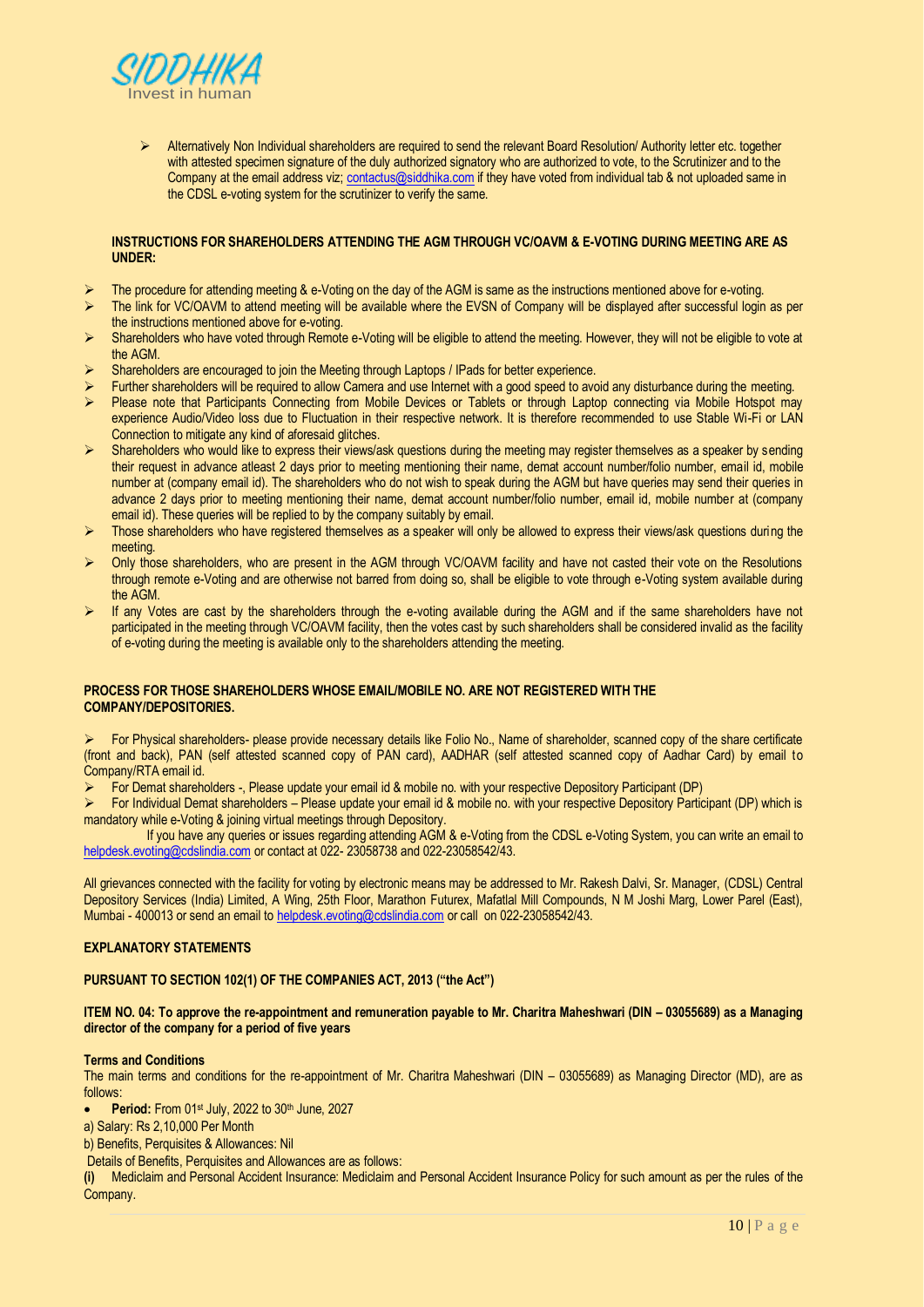

**(ii)** Contribution to Provident Fund: The Company's contribution to Provident Fund as per the applicable laws.

 **Limits on Remuneration**: The remuneration as specified in clauses above shall be subject to the overall limits as specified under Sections 196, 197 and other applicable provisions read with Schedule V of the Companies Act, 2013. e) Minimum Remuneration: In the event of the Company incurring a loss or having inadequate profits in any financial year, the remuneration, perquisites, benefits, allowances and amenities payable to Mr. Charitra Maheshwari (DIN – 03055689) shall not exceed Rs. 30,00,000/- (Rupees Thirty Lakh Only) per annum.

None of the Directors/Key Managerial Personnel of the Company/their relatives, except Mr. Charitra Maheshwari, is in any way concerned or interested, in the said resolution. The Board recommends the said resolution to be passed as an Special resolution.

#### **ITEM NO. 05: To increase the overall managerial remuneration of the Directors of the company**

As per Section 197 of the Companies Act, 2013, total managerial remuneration payable by the Company to its directors, including managing director and whole-time director and its manager in respect of any financial year may be given to maximum permissible limit as per the provisions laid down in Section 198 of the Companies Act, 2013, provided that the same has been approved by the shareholders of the Company by way of Special Resolution. Pursuant to the recommendation of Nomination and Remuneration Committee, the Board of Directors of the Company in its meeting held on June 04, 2022 recommended to increase in overall limit of managerial remuneration payable by the Company in respect of any financial year beyond specified limits under Section 197 and computed in the manner laid down in Section 198 of the Companies Act, 2013. Where in any Financial Year, the Company has no profits or profits are inadequate, the overall remuneration to Directors shall not exceed Rs. 1,00,00,000/- (Rupees One Crore Only).

Accordingly, the Board recommends the resolution set out at item no. 05 for approval of members as Special resolution Directors/Key Managerial Personnel of the Company/their relatives is in any way concerned or interested, in the said resolution.

## **The Particulars of the information, pursuant to the provisions of Schedule V, Part II, Section II, clause (iv)**

- 1. General information:
- (1) Nature of industry India Largest Paint Contractor Company
- (2) Date or expected date of commencement of commercial production Not Applicable
- (3) In case of new companies, expected date of commencement of activities as per project approved -
- by financial institutions appearing in the prospectus Not Applicable
- (4) Financial performance based on given indicators Performance for the Year 2021-22
- Gross Revenue: Rs 20,75,38,525/-
- Profit After Tax: Rs 1,61,37,509/-
- Dividend: Rs 2.40 per share of Face Value of Rs 10 each
- EPS: 5.22

(5) Foreign investments or collaborations, if any - Not Applicable

II. Information about the appointee:

(1) Background details - He has over 26 Years of invaluable experience in Business, Marketing and relevant expertise in the Secretarial, Legal and Accounting Experience and effectively contributed towards the progress of the Company

- (2) Past remuneration Rs 1,78,500 per month
- (3) Recognition or awards Not Applicable
- (4) Job profile and his suitability He has been part of the group for the last 10 years and have lead successful growth of the Business
- $(5)$  Remuneration proposed As mentioned in the resolution stated above

(6) Comparative remuneration profile with respect to industry, size of the company, profile of the

position and person (in case of expatriates the relevant details would be with respect to the country of

his origin) – Considering the responsibility procured by him of the enhanced business activities of the Company proposed remuneration is commensurate with Industry Standards and Board level positions held in similar sized and similarly positioned businesses.

(7) Pecuniary relationship directly or indirectly with the company, or relationship with the managerial personnel – Not Applicable

None of the Directors/Key Managerial Personnel of the Company/their relatives, except Mr. Charitra Maheshwari, Mr. Abhijeet Banerjee, Mr. Gaurav Agarwal and Mr. Manvendra Pratap Singh is in any way concerned or interested, in the said resolution. The Board recommends the said resolution to be passed as an ordinary resolution.

#### **ITEM NO. 06: To increase managerial remuneration payable to Mr. Abhijeet Banerjee (DIN: 05132820), Executive Director in excess of 5% of the net profits of the Company**

#### **Terms and Conditions**

- **Period:** From 01st April, 2022 to 31st March, 2025
	- a) Salary: Rs 1,75,000 per month
	- b) Benefits, Perquisites & Allowances: Nil
- Details of Benefits, Perquisites and Allowances are as follows:
- **(iii)** Mediclaim and Personal Accident Insurance: Mediclaim and Personal Accident Insurance Policy for such amount as per the rules of the Company.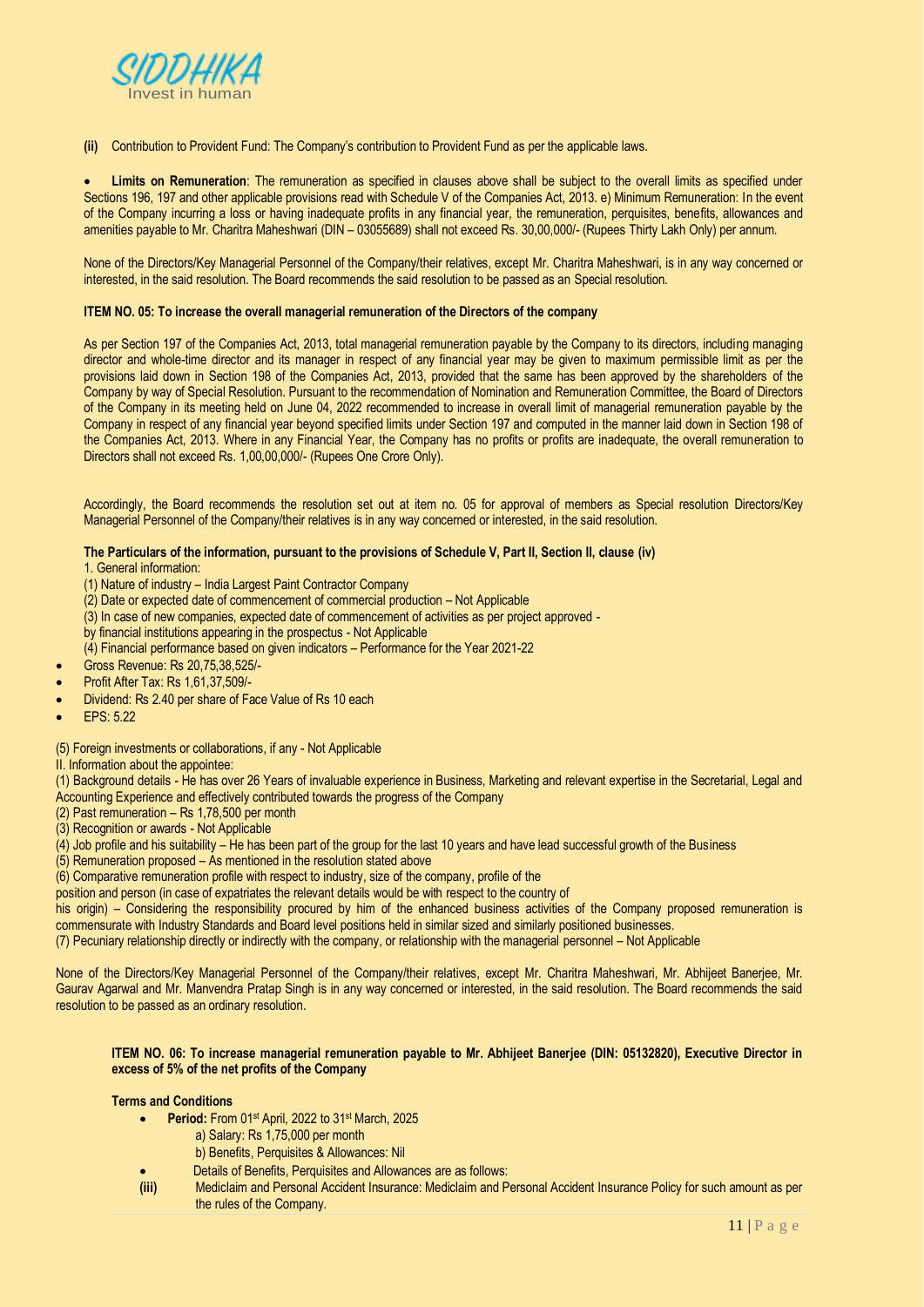

- **(iv)** Contribution to Provident Fund: The Company's contribution to Provident Fund as per the applicable laws.
- **Limits on Remuneration**: The remuneration as specified in clauses above shall be subject to the overall limits as specified under Sections 196, 197 and other applicable provisions read with Schedule V of the Companies Act, 2013. e) Minimum Remuneration: In the event of the Company incurring a loss or having inadequate profits in any financial year, the remuneration, perquisites, benefits, allowances and amenities payable to Mr. Abhijeet Banerjee (DIN: 05132820) shall not exceed Rs. 21,00,000/- (Rupees Twenty One Lakh Only) per annum.

None of the Directors/Key Managerial Personnel of the Company/their relatives, except Mr. Abhijeet Banerjee, is in any way concerned or interested, in the said resolution. The Board recommends the said resolution to be passed as an special resolution.

**ITEM NO. 07: To increase managerial remuneration payable to Mr. Gaurav Agarwal (DIN: 06752256), Executive Director in excess of 5% of the net profits of the Company**

## **Terms and Conditions**

- **Period:** From 01st April, 2022 to 31st March, 2025
	- a) Salary: Rs 1,75,000 per month
		- b) Benefits, Perquisites & Allowances: Nil
	- Details of Benefits, Perquisites and Allowances are as follows:
- **(v)** Mediclaim and Personal Accident Insurance: Mediclaim and Personal Accident Insurance Policy for such amount as per the rules of the Company.
- **(vi)** Contribution to Provident Fund: The Company's contribution to Provident Fund as per the applicable laws.
- **Limits on Remuneration**: The remuneration as specified in clauses above shall be subject to the overall limits as specified under Sections 196, 197 and other applicable provisions read with Schedule V of the Companies Act, 2013. e) Minimum Remuneration: In the event of the Company incurring a loss or having inadequate profits in any financial year, the remuneration, perquisites, benefits, allowances and amenities payable to Mr. Gaurav Agarwal (DIN: 06752256) shall not exceed Rs. 21,00,000/- (Rupees Twenty One Lakh Only) per annum.

None of the Directors/Key Managerial Personnel of the Company/their relatives, except Mr. Gaurav Agarwal is in any way concerned or interested, in the said resolution. The Board recommends the said resolution to be passed as an special resolution.

## **ITEM NO. 08: To increase managerial remuneration payable to Mr. Manvendra Pratap Singh (DIN: 07893345), Executive Director in excess of 5% of the net profits of the Company**

**Terms and Conditions**

- Period: From 01<sup>st</sup> April, 2022 to 31<sup>st</sup> March, 2025
	- a) Salary: Rs 1,75,000 per month
	- b) Benefits, Perquisites & Allowances: Nil
	-
- Details of Benefits, Perquisites and Allowances are as follows:<br>
(vii) Mediclaim and Personal Accident Insurance: Mediclaim and P **(vii)** Mediclaim and Personal Accident Insurance: Mediclaim and Personal Accident Insurance Policy for such amount as per the rules of the Company.
- **(viii)** Contribution to Provident Fund: The Company's contribution to Provident Fund as per the applicable laws.
- **Limits on Remuneration**: The remuneration as specified in clauses above shall be subject to the overall limits as specified under Sections 196, 197 and other applicable provisions read with Schedule V of the Companies Act, 2013. e) Minimum Remuneration: In the event of the Company incurring a loss or having inadequate profits in any financial year, the remuneration, perquisites, benefits, allowances and amenities payable to Mr. Manvendra Pratap Singh (DIN: 07893345) shall not exceed Rs. 21,00,000/- (Rupees Twenty One Lakh Only) per annum.

None of the Directors/Key Managerial Personnel of the Company/their relatives, except Mr. Manvendra Pratap Singh, is in any way concerned or interested, in the said resolution. The Board recommends the said resolution to be passed as an special resolution

**Registered Office: L-9, Lower Ground Floor, Kalkaji, New Delhi – 110019**  **By the order of Board of Directors For Siddhika Coatings Limited**

**Date: 04 June, 2022 Place: New Delhi**

**Sd/-** State of the State of the State of the State of the State of the State of the State of the State of the State of the State of the State of the State of the State of the State of the State of the State of the State o  **Ashish Kumar Sonwani Company Secretary M.No - 54535**